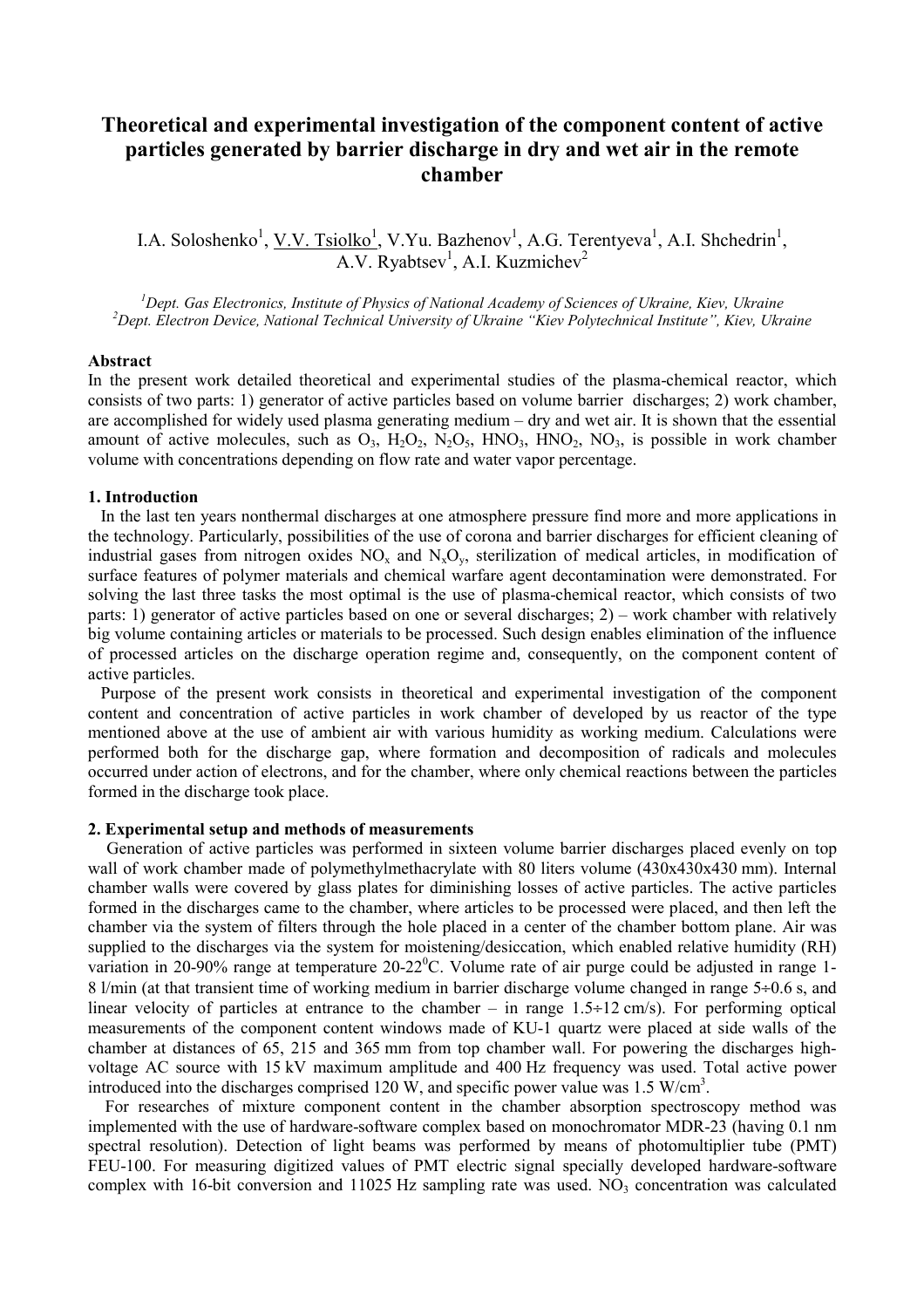from measurements of absorption by this component at wavelengths  $\lambda = 662$  nm and 623 nm. Component concentrations of  $O_3$ , N $O_3$ , N<sub>2</sub>O<sub>5</sub>, HNO<sub>3</sub>, HNO<sub>2</sub>, H<sub>2</sub>O<sub>2</sub>, HO<sub>2</sub>NO<sub>2</sub> were calculated from measurements of total absorption curve in wavelength range 200-300 nm. For that purpose values of component densities were chosen by means of automatic curve fitting software, so that resulting absorption curve would coincide with measured one. Use of such method was possible due to fact that characters of spectrum dependencies of absorption cross sections for studied components in wavelength range 200-300 nm are essentially different. For validation the method, O<sub>3</sub> concentration values obtained by procedure described above were compared with results on  $O_3$  concentration measurements by its absorption at 296.5 nm wavelength, when it was possible to neglect absorption contributed by the other components.  $O_3$  concentration values obtained by two those methods coincided with precision of concentration measurement (that is, scatter values for different measurements). Precision of the measurements was not worse than 5% for ozone, and 10-15% for the other components. Absorption cross sections for  $O_3$ ,  $NO_3$ ,  $N_2O_5$ ,  $HNO_3$ ,  $HNO_2$ ,  $HO_2NO_2$ ,  $H_2O_2$  were taken from references given in [1].

# **3. Methods of numeric modeling the plasma component content in barrier discharge and work chamber**

 As it was already noted in the introduction, the most optimal plasma-chemical reactor for many technological tasks is one consisting from two independent parts – generator of active particles based on the discharges at atmosphere pressure and work chamber intended for placement of articles to be processed. Such design leads to significant complication of the calculations, because it is necessary at first to calculate component content of active particles in the discharge space, and then to take into account changes of content and concentrations of particles immediately in the chamber only due to chemical reactions. The second complexity of the calculations results immediately from specificity of barrier discharge, which represents a set of filamentary micro-discharges stochastically spread in space and time between the electrodes, so that each of micro-discharges has  $\sim 10^{-8}$  s duration and  $\sim 0.1$  mm diameter. Normally [2], at determining concentrations of particles in discharge, initially plasma kinetics is calculated in separate current channels of micro-discharges, and then after time of the order of diffusion time value  $({\sim}10^{-3} s)$  averaging of concentrations of all components over the whole discharge space is performed. In such approach there exists a set of parameters (dimensions, density per discharge electrode square unit and rate of formation the current channels) that are not well known and essentially depend on design of the discharge space and gas type. Such parameters are usually fitting ones.

 Calculations represented in the present work are based on another approach, in which power introduced into the discharge is immediately averaged over the discharge volume. In such approach valid consideration is assured for the processes, that are linear on specific power, and also for non-linear processes with typical reaction time longer than diffusion time ( $\tau > 10^{-3}$  s). This condition is fulfilled good enough in the system under study, because typical durations of chemical reactions between dissociation products in current channels normally exceed 10<sup>-2</sup> s. Advantage of such approach consists in the absence of free parameters, and thus exactly this approach was used in our calculations. At performing the calculations, processes at barrier discharge electrodes and those at work chamber walls were not taken into consideration.

 In calculations of the plasma component content and concentrations of molecules and radicals formed in barrier discharge volume, kinetic equation were used as follows:

$$
\frac{dN_i}{dt} = S_{ei} + \sum_j k_j N_j + \sum_{j,l} k_{jl} N_j N_l + \dots
$$
 (1)

Here  $N_i$  are concentrations of molecules and radicals;  $k_i$ ,  $k_i$  are rate constants of molecular processes;  $S_{ei}$  is rate of formation of the products of electron-molecular reactions, which was calculated from the equation:

$$
S_{ei} = \frac{W}{V} \frac{1}{\varepsilon_{ei}} \frac{W_{ei}}{\sum_{j} W_{ej} + \sum_{j} W_{j}}.
$$
 (2)

*W* is power introduced into barrier discharge; *V* is barrier discharge volume.  $W_{ej}$  is specific power spent for electron-molecular process of non-elastic scattering with threshold energy ε*ej*:

$$
W_{ei} = \sqrt{\frac{2q}{m}} n_e N_i \varepsilon_{ei} \int_0^\infty \varepsilon Q_{ei}(\varepsilon) f(\varepsilon) d\varepsilon , \qquad (3)
$$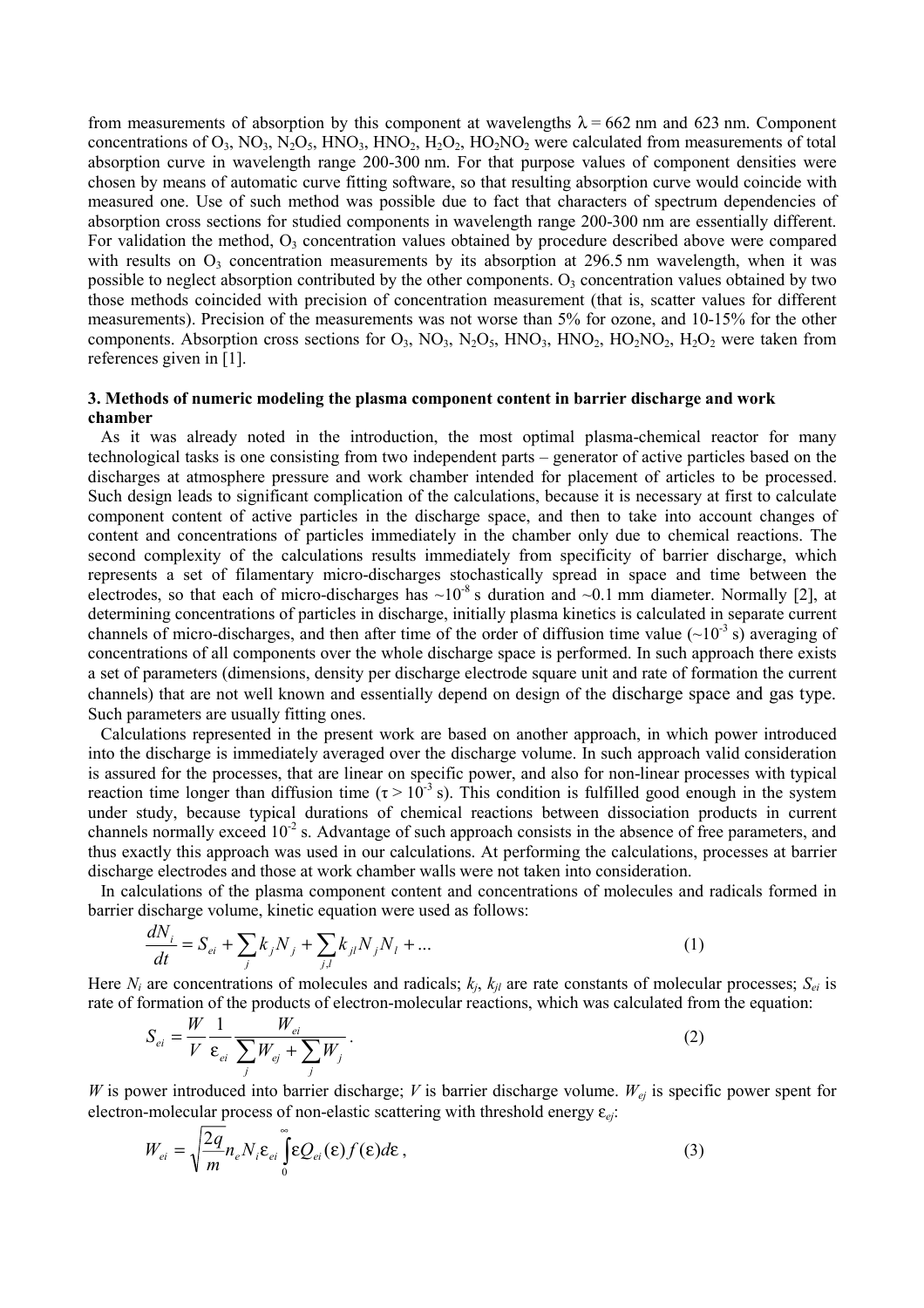where  $q = 1.602 \cdot 10^{-12}$  Erg/eV; *m* and  $n_e$  are electron mass and concentration;  $Q_{ei}$  is cross section of respective non-elastic process;  $f(\varepsilon)$  is electron energy distribution function (it was calculated from Boltzman equation).  $W_i$  is specific power spent for heating the gas:

$$
W_i = \frac{2m}{M_i} \sqrt{\frac{2q}{m}} n_e N_i \int_0^\infty \mathcal{E}^2 Q_i(\mathcal{E}) f(\mathcal{E}) d\mathcal{E}, \tag{4}
$$

where  $M_i$  is mass of respective type of molecules,  $Q_i$  is transport scattering cross section. Electron distribution function was calculated from Boltzman equation in two-term approximation [3].

$$
\frac{1}{n_e N} \left(\frac{m}{2e}\right)^{1/2} \mathcal{E}^{1/2} \frac{\partial (n_e f_0)}{\partial t} - \frac{1}{3} \left(\frac{E}{N}\right)^2 \frac{\partial}{\partial \mathcal{E}} \left(\frac{\mathcal{E}}{\sum_i \frac{N_i}{N} Q_i} \frac{\partial f_0}{\partial \mathcal{E}}\right) - \frac{\partial}{\partial \mathcal{E}} \left[2 \sum_i \frac{m}{M_i} \frac{N_i}{N} Q_i \mathcal{E}^2 \left(f_0 + T \frac{\partial f_0}{\partial \mathcal{E}}\right)\right] = S_{eN}
$$
\n(5)

where  $\varepsilon$  is energy (eV); T is gas temperature (eV); e is electron charge; E is electric field strength; N is total concentration of the molecules;  $N_i$  is concentration of respective type of the molecules; m is electron mass; SeN and See are integrals of non-elastic collisions of electrons with neutral particles and electrons, respectively.

The integral of non-elastic collisions of electrons with gas molecules was chosen in form

$$
S_{eN} = \sum_{i} \frac{N_j}{N} \left[ (\varepsilon - \varepsilon_i) Q_{ei} (\varepsilon + \varepsilon_i) f_0 (\varepsilon + \varepsilon_i) - \varepsilon Q_i (\varepsilon_i) f_0 (\varepsilon) \right],
$$
 (6)

 $Q_{ei}$  are cross sections of excitation and ionization of  $Q_2$  and  $N_2$  molecules with threshold energy  $\varepsilon_i$ .

Electron-electron scattering was not taken in consideration, because, as it was shown by our test calculations, at fulfilling inequality  $n_e/N \le 10^{-6}$  e-e scattering does not have significant effect on rate constants of electronmolecular processes. Absence of e-e scattering integral in equation (5) leads to fact that stationary electron distribution function becomes independent on electron concentration. For that reason, for determining densities of neutral plasma components there is no necessity to solve kinetic equations for electrons and ions. It was assumed in the calculations that electric field in the discharge did not change in space and time, and it was taken to be equal 20 kV/cm, which is mean field value in barrier discharge on air, as it follows from [4]. At solving equations (1) 105 elementary processes were taken in consideration. Equations (1) were solved together with Boltzman equation by numerical techniques analogous to [3].

 At second stage of the calculations it was assumed that the whole mixture acquired in barrier discharge volume (excluding charged plasma components) comes to work chamber in spatially uniform way with rates:

$$
S_{ir} = \frac{N_{it}}{\tau_r} \frac{V_r}{V_a},\tag{7}
$$

where  $\tau_r$  and  $V_r$  are pump-through time and volume of barrier discharge space, respectively,  $N_{ir}$  are concentrations of particular components of the mixture in time point  $\tau_r$ ,  $V_a$  is work chamber volume. Calculation of concentrations of molecules and radicals in work chamber was performed on a basis of equations:

$$
\frac{dN_i}{dt} = S_{ir} - S_{ia} + \sum_j k_j N_j + \sum_{j,l} k_{jl} N_j N_l + \dots
$$
\n(8)

Here *a*  $S_{ia} = \frac{N_i}{\tau_a}$  is rate of coming the plasma components out of work chamber due to gas purge,  $\tau_a$  is time of

gas purge through work chamber.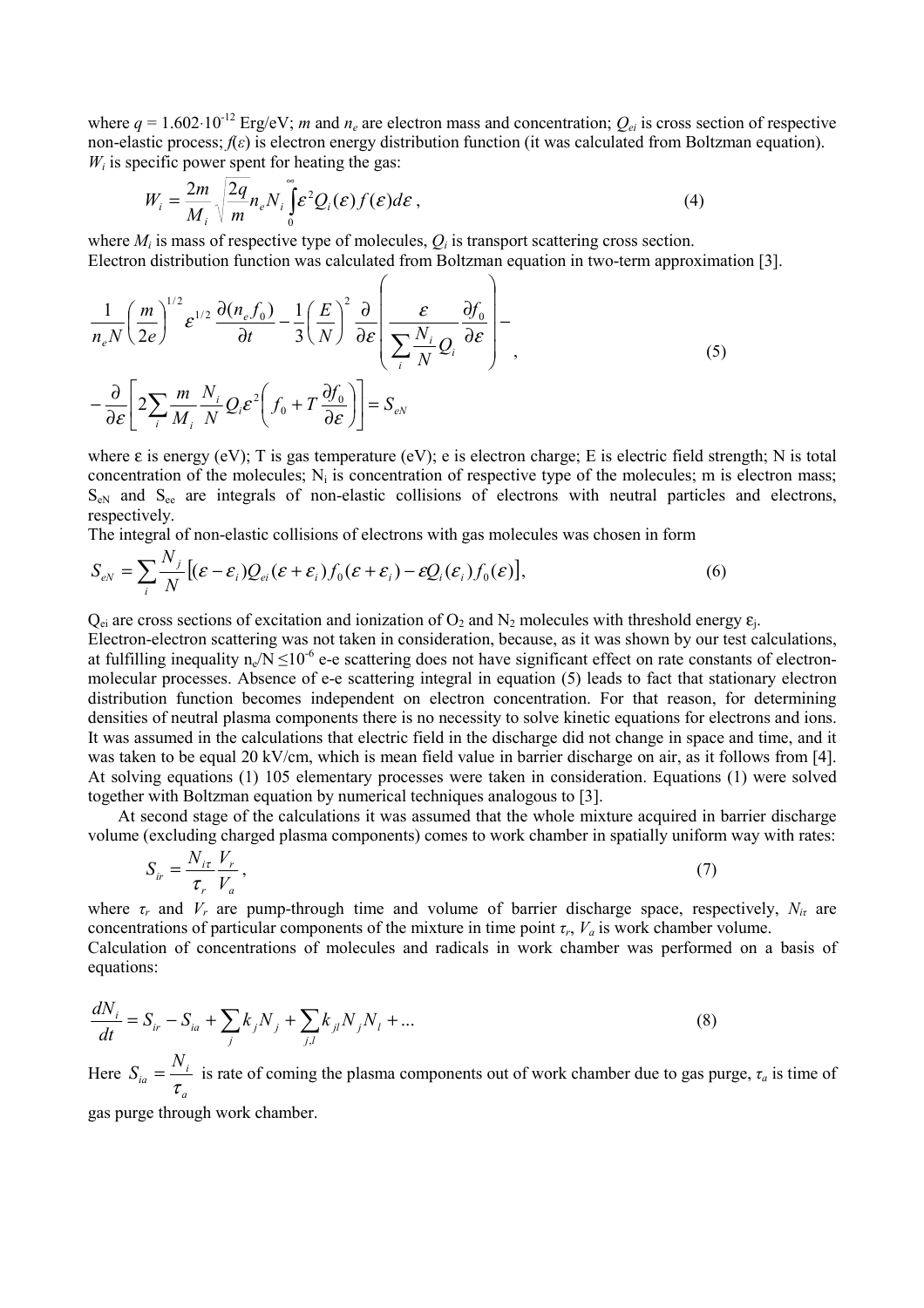## **4. Results of numeric modeling of the component content of active particles in work chamber volume**

 In Fig.1 calculated values of concentrations of gas mixture components in work chamber with dry (20% RH, light bars) and wet (80% RH, black bars) air for purge rates of 2, 4 and 8 l/min. Such purge rates



Fig.1. Calculated quasi-stationary concentration values of gas mixture components in work chamber in dry (20% RH, light bars) and wet (80% RH, black bars) air at purge rates 2, 4 and 8 l/min (purge rate increases from top to bottom).

correspond to average time of mixture presence in the chamber of 40, 20 and 10 minutes, and average time of mixture presence in barrier discharge volume of 2.5, 1.25 and 0.5 s, respectively. As one can see from Fig.1, concentrations of particular components of the mixture possess different dependencies on purge rate. For that reason, by varying purge rate one can change ratio between concentrations of particular components in rather wide range.

 In Fig.2 temporal dependencies of the component concentrations of gas mixture in work chamber with dry (20% humidity) air for 8 l/min purge rate are presented. Mentioned concentrations have practically linear dependence on time in the interval before approximately 1 minute. It is due to fact that the rate of their coming from the discharge does not change in time, and chemical reactions in the chamber volume do not have enough time to change ratios between concentrations of the components. Thus, only after big enough time interval  $(\tau \gg 1 \text{ min})$  quasi-stationary values of the component concentrations are reached, that gives evidence to steady in time income of these components, that is, the income is determined by processes of carrying the molecules out of barrier discharge volume. Ozone concentration reaches its



Fig.2. Calculated dependencies of component concentrations of  $H_2O_2$ ,  $O_3$ ,  $N_2O_5$ ,  $HNO_3$ ,  $HNO_2$ ,  $NO<sub>3</sub>$  in work chamber on time at 8 l/min purge rate of dry air (20% RH)

1E15 Concentration, cm<sup>3</sup> Concentration, cm<sup>-3</sup> 1E1 H2O2 1E13  $-$ - $HNO3$  $\overline{\Omega}$  $\cdots$  -  $\sim$  N2O5 1E12  $---HNO2$  NO3 0 2 4 6 8 10 Time, min

Fig.3. Calculated dependencies of component concentrations of  $H_2O_2$ ,  $O_3$ ,  $N_2O_5$ ,  $HNO_3$ ,  $HNO_2$ ,  $NO<sub>3</sub>$  in work chamber on time at 8 l/min purge rate of wet air (80% RH).

quasi-stationary value for the time of about  $100 - 250$  s. Hydrogen peroxide concentration is practically independent on time, because in our calculations it is limited by value of saturated vapor concentration.

1E16

At increase of air humidity (Fig.3) concentrations of acid components (HNO<sub>3</sub>, HNO<sub>2</sub>) grow up due to increase of concentration of hydrogen-containing molecules in the mixture. At that ozone concentration decreases by about one order of magnitude due to fact that in barrier discharge volume increase of ozone decomposition at collisions with OH and  $HO<sub>2</sub>$  molecules occurs. For the same reason  $NO<sub>3</sub>$  concentration decreases in wet air, and since main channel of  $N_2O_5$  formation is represented by reactions with  $NO_3$ participation,  $N_2O_5$  concentration is respectively decreased.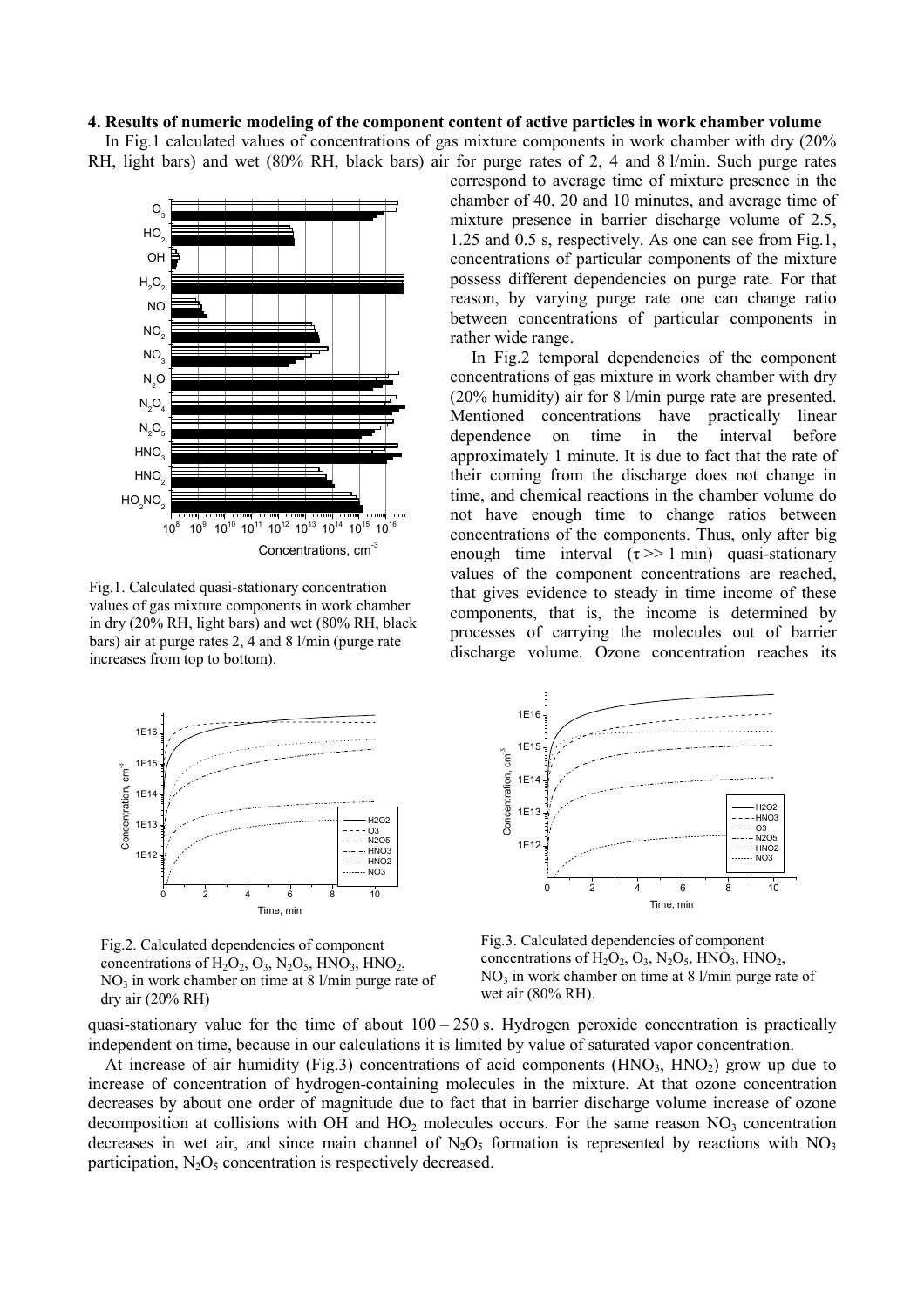#### **5. Experimental results for dry air (RH≈25%)**

Measurements of component concentrations of  $O_3$ ,  $NO_3$ ,  $N_2O_5$ ,  $HNO_3$ ,  $HNO_2$ ,  $H_2O_2$ ,  $HO_2NO_2$  in the chamber were performed at three volume rates of the purge (8, 4 and 2 l/min) at distances of 65, 215 and 365 mm from top wall of the chamber.  $HO_2NO_2$  was not detected in any operation regime of the setup. It agrees with fact that calculated values of  $HO_2NO_2$  concentration do not exceed  $1·10^{15}$  cm<sup>-3</sup>, and sensitivity threshold of measuring technique does not exceed that value. The experiments have shown that characters of the dependencies of quasi-stationary concentrations of  $O_3$ ,  $N_2O_5$ ,  $HNO_3$ ,  $HNO_2$ ,  $NO_3$  in the chamber on purge rate are in good agreement with calculated ones: concentrations of  $O_3$ ,  $NO_3$ ,  $N_2O_5$ ,  $HNO_3$  grew up with decrease of purge rate, and HNO<sub>2</sub> concentration decreased at that. However, for correct comparison of experimental results with calculated ones, one should determine, to which extent an assumption about uniform distribution of active particles in work chamber volume is fulfilled. Measurements of concentrations of active particles in three cross sections of the chamber have demonstrated the following. Heterogeneity of the distribution of measured densities of the particles on the chamber height is minimum at 8 l/min supply rate (minimum scatter about 10% was observed for  $O_3$ , and maximum about 30-40% - for  $HNO_2$ ), and increases essentially with the rate decrease, reaching 200-300% for NO<sub>3</sub> and N<sub>2</sub>O<sub>5</sub> at 2 l/min supply rate. As it was shown by experiments with smoke supply to gas route, such character of the dependence of homogeneity of particle distribution in the chamber volume on purge rate, first of all, is due to peculiarities of the process of mixing active particles coming from the discharges with air in the chamber. It was determined that at low rates of air supply (1-2 l/min) process of filling the chamber by active medium in the first approximation can be imagined as motion of gas "plunger" from top to bottom. That is, mixing of active particles with air occurred only in top part of the chamber, and then formed mixture moved downward and extruded residual air out of the chamber. But in case of volume supply rate of 8 l/min flows of active particles passed through the whole chamber due to higher initial velocity, then they were reflected from the bottom and returned to the chamber, thus providing good mixing of active particles with air present in the chamber volume. Thus, one can see that the most correct comparison of calculated and experimentally measured concentration values is possible at high purge rate.

Fig.4 exhibits dependencies of averaged over chamber height densities of  $O_3$ ,  $NO_3$ ,  $N_2O_5$ ,  $HNO_3$ ,  $HNO_2$  on time for 8 l/min purge rate. (Starting values of component concentrations in Figs. 4 and 5 correspond to sensitivity thresholds of measuring technique.) One can see from the figure that, as in case of calculations



Fig.4. Dependencies of experimentally measured concentrations of  $O_3$ , HNO<sub>3</sub>, N<sub>2</sub>O<sub>5</sub>, HNO<sub>2</sub>, NO<sub>3</sub> averaged over the chamber volume on time at 8 l/s purge rate of dry air (RH≈ 25%).

(see Fig.2), concentrations of all components practically reach quasi-stationary values in short time. Concentrations of  $O_3$  and  $HNO_3$  comprise 2.6⋅10<sup>16</sup> cm<sup>-3</sup> and 2.6⋅10<sup>15</sup> cm<sup>-3</sup>, respectively, and are essentially higher than densities of other components. Comparison of experimental data with calculated ones at 10-th minute shows that discrepancies between theoretical and experimental concentration values do not exceed 5% for  $O_3$  and 25-100% for HNO<sub>3</sub>, NO<sub>3</sub>, HNO<sub>2</sub>. In case of  $N_2O_5$ , the difference is essentially greater - experimentally measured concentrations are lower than calculated ones approximately by factor of 20. The most probable reason of the discrepancy between theory and experiment may consist in intensive precipitation of  $N_2O_5$  at surfaces of the chamber walls, because their temperature is lower than that of dinitrogen pentoxide sublimation  $(32.4^{\circ}C)$ . C). Another

essential difference between experimental results and the theory is the absence of  $H_2O_2$  in the chamber, although calculated values of hydrogen peroxide concentration are  $\geq 5 \cdot 10^{16}$  cm<sup>-3</sup>, which is almost one order of magnitude higher than sensitivity threshold of used measuring technique.